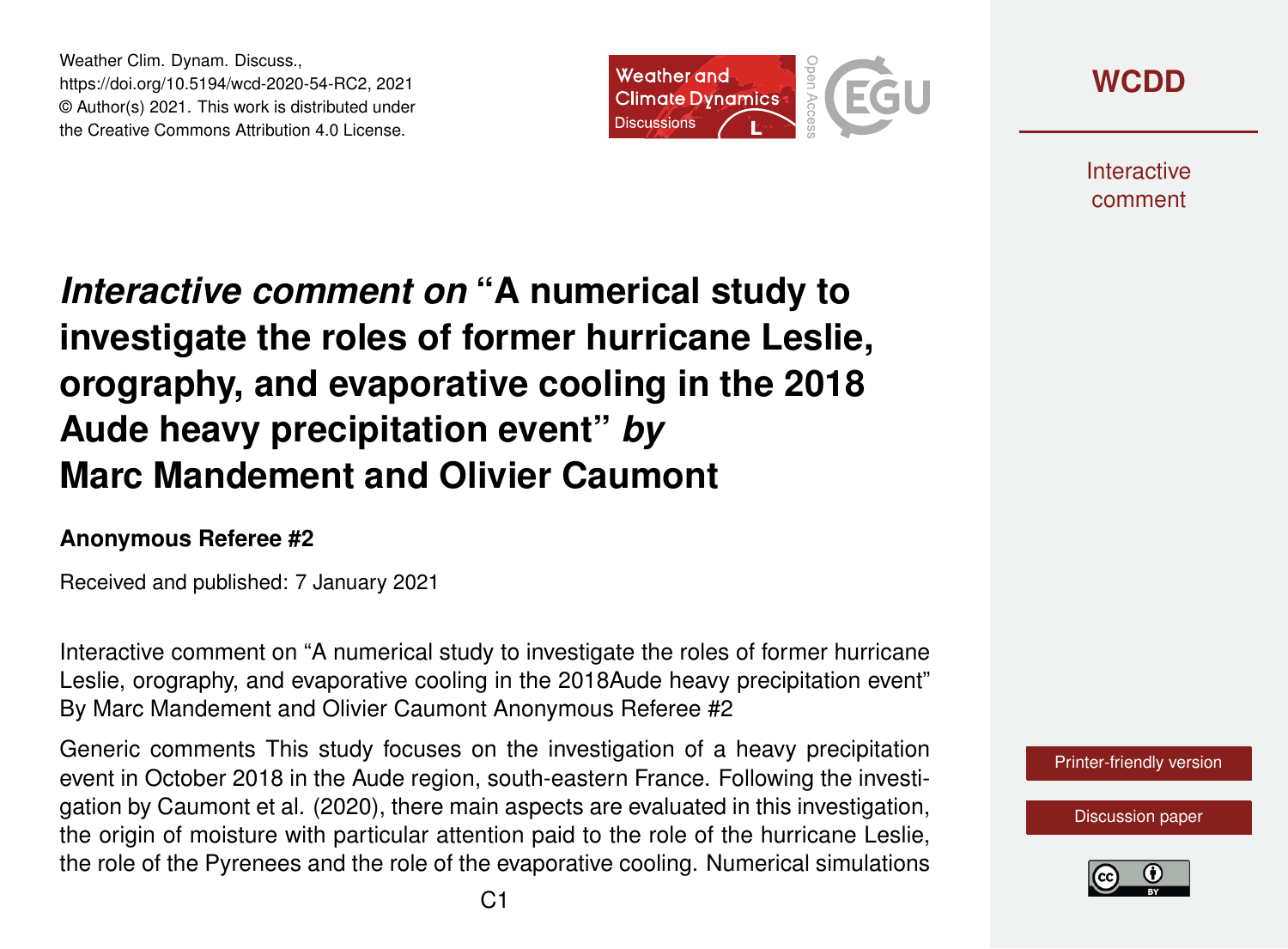and near-surface observations are examined with this purpose. Given the exceptionality of the event, but the increase in the frequency of such situations, and the enormous fatal consequences, the understanding of this heavy precipitation event is of relevance. The paper is clear and well structured. However, sometimes too descriptive, which could make it difficult for the reader to follow the main investigation line of the article. Therefore, I suggest shortening too descriptive sections and focus with more detail in the description of those aspects pointed out as goals of this investigation. The literature cited in the introduction is appropriate although I suggest additionally introducing more recent references, also providing some information and references of previous publications, focusing on the key role of moisture and its origin, topography, and evaporative cooling on heavy precipitation events.

Specific comments 1. It could be important to clearly state in the abstract and more in detail in the introduction what is the novelty and contribution of this investigation. 2. The model and resolution used for the numerical simulations could be provided already in the abstract. 3. Try to substitute  $4.5^\circ$  in the abstract for a "easier location definition" for the reader. 4. The autumn 2018, and particularly October, was a period in which the western Mediterranean region was strongly affected by damaging heavy precipitation events, including the known as the Aude 2018 event. Also, on 9 October 2018 the Balearic Islands suffered catastrophic consequences due to similar heavy precipitation phenomena. Thus, the manuscript will benefit from a description of the conditions in the autumn period for the western Mediterranean, the comparison with the climatological conditions particularly for the north-western Mediterranean, and the description of any possible connection between the two events. 5. The case description and the numerical simulations section could be shortened with major focus on the information relevant for the case analysis and answering of the questions initially raised. 6. Please rethink the sentence in L215 "... is run to realistically simulate the case". 7. It would be interesting providing an additional simulation in which the Pyrenees were removed since its position is upstream and one goal of this study is provide and analysis of the role of topography. If this is not possible, a

**Interactive** comment

[Printer-friendly version](https://wcd.copernicus.org/preprints/wcd-2020-54/wcd-2020-54-RC2-print.pdf)

[Discussion paper](https://wcd.copernicus.org/preprints/wcd-2020-54)